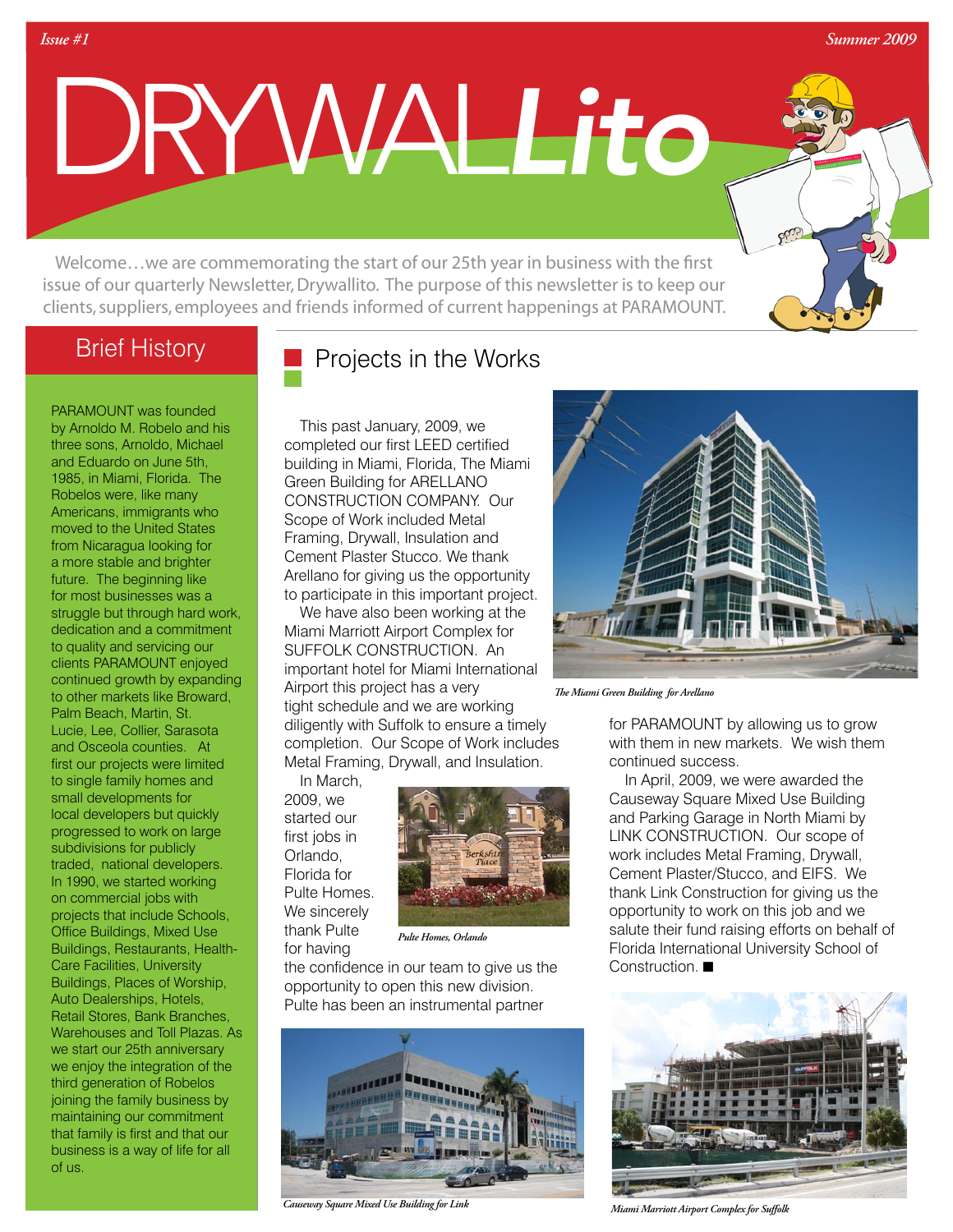*Issue #1 Summer 2009*

PARAMOUNT STUCCO LLC

# Our Featured Friend

**Enrique Fernandez-Silva of EBR Miami.** Enrique has been a tremendous friend and partner during the last 20 years by handling our Health, Life, Dental and Disability Insurance Package for all of us at PARAMOUNT. We have renewed our health insurance coverage with Enrique year after year due to his outstanding customer service and patience in dealing with the PARAMOUNT family.

His exhaustive annual renewal efforts have saved PARAMOUNT money throughout the years while maintaining an excellent level of benefits for our families. Enrique can be reached at: Email: efs@ebrmiami.com Voice (305) 595-8850, Fax (305) 595-5115, Cell (305) 903 4562. **■** 





*Enrique Fernandez-Silva*

# Our Featured Employee



**Mario Gil**, born May 9, 1962, in Havana, Cuba. From Erotic Exotic Rock and Roller in the 1980's to Project Superintendent at the Miami Marriott Airport Complex, Mario has been with PARAMOUNT since 1992. He traveled the world during the 80's as a band

member for Erotic Exotic enjoying fame and success with top forty hits like "Take me as I am" and "L.O.V.E." Mario graduated from Miami Springs Senior High and attended the Miami Lakes School of Music. He started as a Metal Framer and now travels Southern Florida as Director of Safety and supervising jobs for PARAMOUNT in places like Immokalee, Florida. He is not only a music writer and composer but also an avid guitar player and sound engineer. We wish Mario continued success at PARA-MOUNT and look forward to his 20th Anniversary with the company. "Thank You" Mario for your years of service and loyalty here at PARAMOUNT!

### Benefits of Doing Business with Us

- In business since 1985 under the same name.
- Continuity. Third generation family owned business. When one owner is out on vacation or sick, there are three other owners for back up.
- Licensed, Bonded and Insured.
- Financial Stability.
- Customer Satisfaction.



*Mario Gil as band member of Erotic Exotic*



*Mario Gil at a recent reunion concert*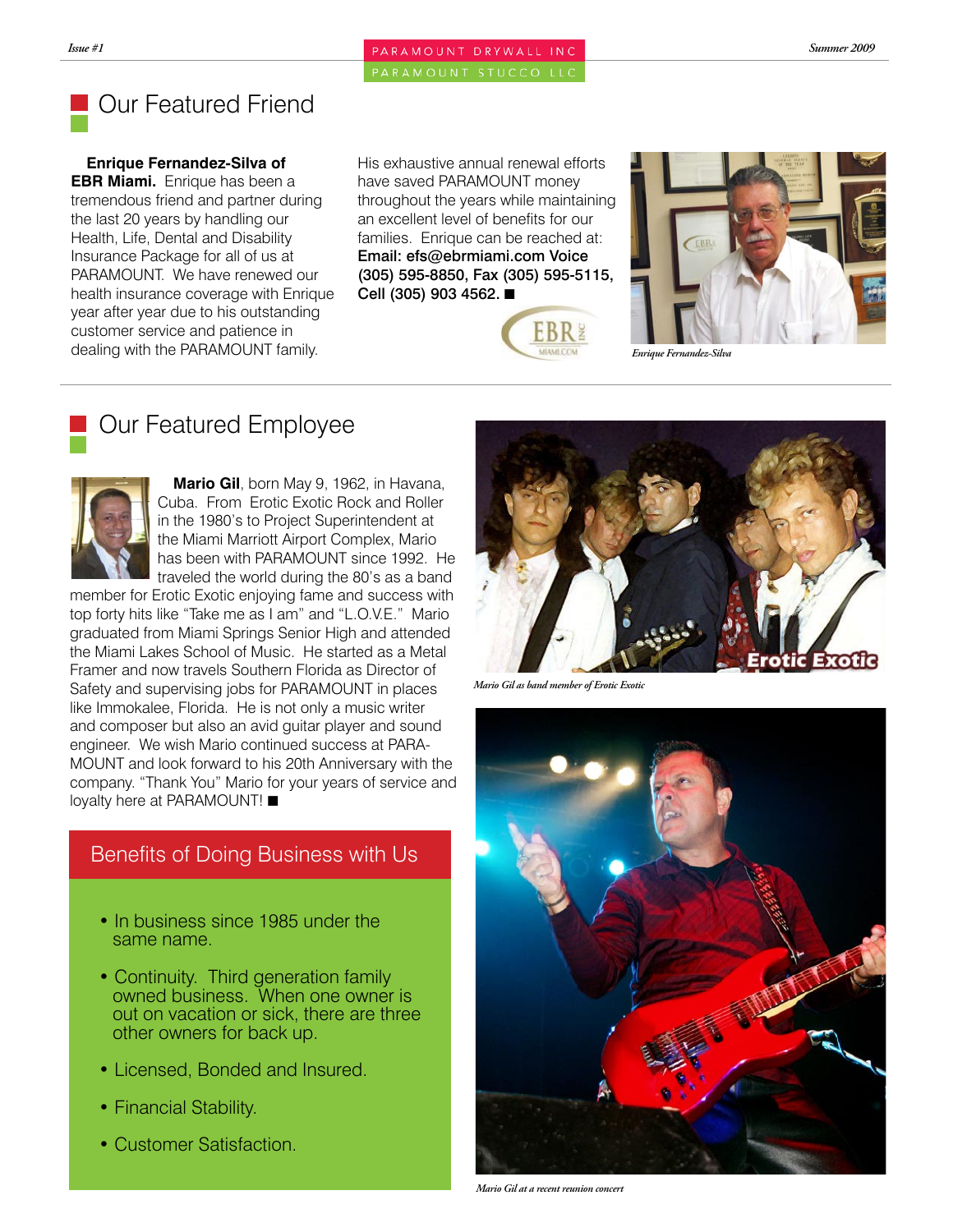#### *Issue #1 Summer 2009*

PARAMOUNT STUCCO LLC

# Paramount in our Community

Our very own Mauricio Valencia, Estimator, seen here swinging at The ABC Golf Tournament to benefit the FIU Student Chapter this past February 13, 2009. Mauricio is part of the third generation of Robelos

joining the family business and a student and chapter member at Florida International University.











#### **ING Marathon PanCan (Panceatic Cancer) Team**

The Pancreatic Cancer Action Network Marathon Team trains for various events each year. Members agree to raise a minimum amount of money in order to participate. Since 2006, PARAMOUNT and the Robelo family have been involved with this great cause in their Race for A Cure!  $\blacksquare$ 

# Sony Ericsson Open



Paramount has been a proud sponsor of the Sony Ericsson Tennis Open since 2005. The Sony Ericsson Tennis Open is one of the most glamorous events in South Florida and is a great boost to the local economy in addition to supporting  $\lvert$  local charities like Feed the Children throughout the years.  $\blacksquare$  Email: acardenal@paramountdrywall.com

### At the Helm at Paramount



**ARNOLDO R. ROBELO**, President. Born in 1961, Arnoldo is a graduate of Environmental Design and Building Construction from Texas A. & M. University. He is a State of Florida Certified General Contractor. Arnoldo oversees Sales, Estimating, Purchasing, and Contract Administration.

Email: arobelo@paramountdrywall.com Cell: (786)295-2943.



**EDUARDO E. ROBELO**, Vice President of Finance. Born in 1966, Eduardo is a graduate of Construction Management from Florida International University. He is a State Certified General Contractor. Eduardo oversees Finance, Accounting and Legal matters.

Email: robeloee@paramountdrywall.com Cell: (786)402-7594.



**MICHAEL A. ROBELO**, Vice President of Construction. Born 1962, Michael is a graduate of Business Administration in Accounting from University of Florida. He oversees Drywall Construction Operations.

Email: mrobelo@paramountdrywall.com Cell: (305)336-3470.



**JOE SPARACCIO**, Stucco Division Manager. Born in 1950, Joe oversees Stucco Construction Operations.

Email: YankeeJoe@paramountdrywall.com Cell: (239)462-1468.



#### **AGNES M. ROBELO**,

Vice President of Human Resources. Born in 1963, Agnes is a graduate of Business Administration from University of Florida. She oversees Human Resources and Community Involvement Projects.

Email: agnes@paramountdrywall.com Cell: (786)402-7588.



**ALFONSO J. CARDENAL**, COMPTROLLER. Born in 1963, Alfonso is a graduate in Accounting from Barry University.

Cell: (305)778-0777.